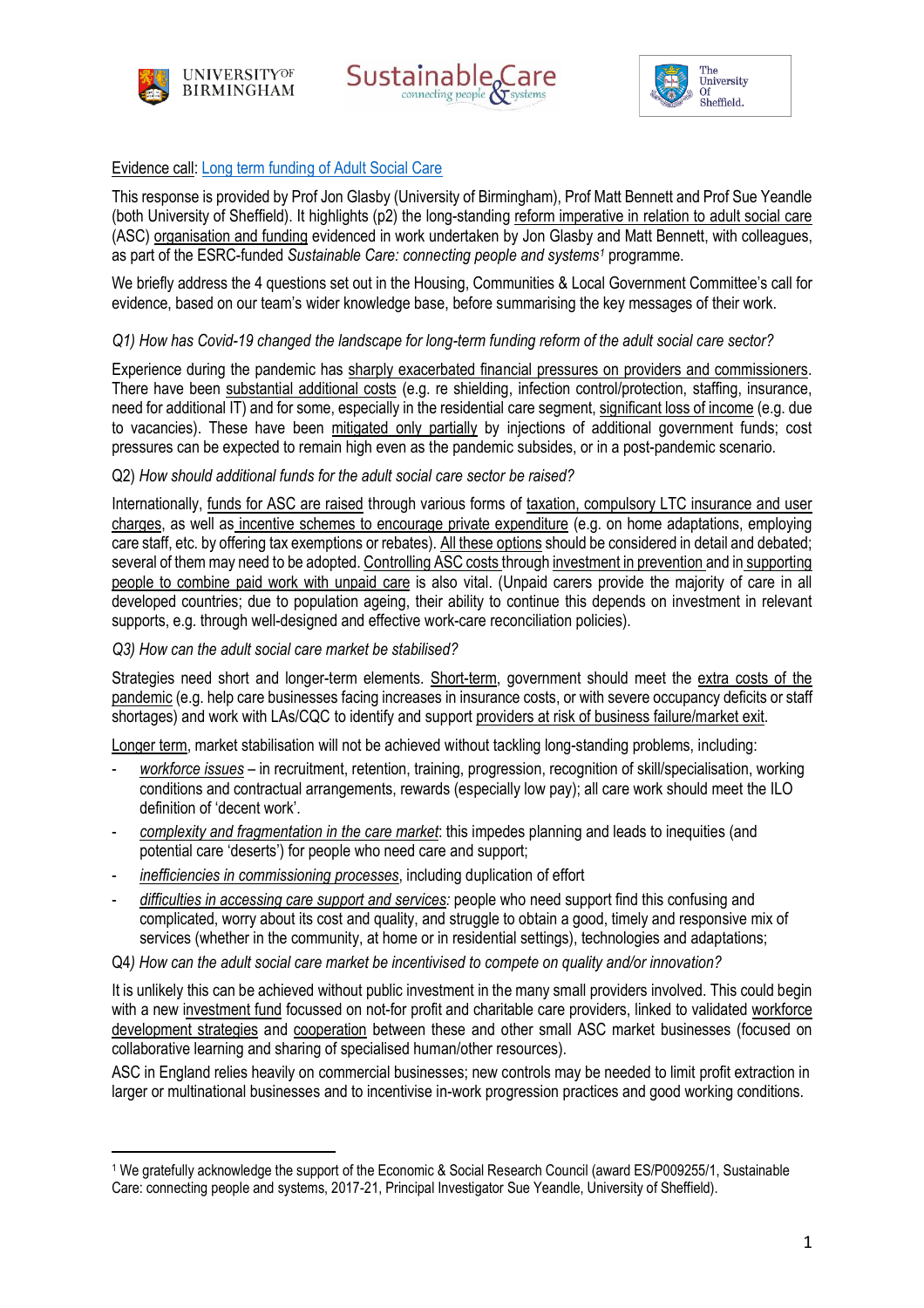





Adult Social Care funding and reform is explored in detail in the following published (open access) article:

Glasby, J., Zhang, Y., Bennett, M. R. and Hall, P. (2020) **"[A lost decade? A renewed case for adult social](https://www.cambridge.org/core/journals/journal-of-social-policy/article/lost-decade-a-renewed-case-for-adult-social-care-reform-in-england/6309C490CD09B4009F3369E2E5AEB1D9)  [care reform in England](https://www.cambridge.org/core/journals/journal-of-social-policy/article/lost-decade-a-renewed-case-for-adult-social-care-reform-in-england/6309C490CD09B4009F3369E2E5AEB1D9)"** *Journal of Social Policy,* 1-32.

This provided a new analysis that developed Glasby et al.'s previous (2010) work with Downing Street and the Department of Health to review the costs of adult social care and the different options available to government in [terms of reform.](https://www.birmingham.ac.uk/Documents/college-social-sciences/social-policy/HSMC/publications/2010/The-case-for-social-care-reform.pdf) <sup>2</sup> That earlier work had concluded that the system was "broken" and that with no action the costs of adult social care could double within two decades if the pace of service improvement in 2010 (already strongly criticised for failing to fully and appropriately meet need) was maintained; costs would be significantly higher with no improvement.

Not only were these warnings not heeded, but the situation has since got worse. The new government instantly dropped its predecessor's proposed 2010 reforms and the austerity agenda that dominated the 2010s led to a 'lost decade' of spending cuts, service pressures and a growing sense of crisis; previous reforms and investment stalled and, in many cases, began to go backwards.

Despite the promise of the *Care Act 2014*, policy in the 2010s was even less ambitious than Glasby et al's 'slow uptake' scenario, presented to government (in 2010). The result was greater unmet and under-met need, more self-funding, lower quality care, a crisis among care providers, and much greater pressure on staff, families and partner agencies. Unless something significant now changes, current pressures will only increase, and the ASC system will become unsustainable.

Glasby et al's 2020 paper explores the relationship between future ASC spending and economic growth for 2020- 60, based on three reform scenarios (see Tables 1 and 2). The analysis shows how the ASC cost projections are affected by conditions in the economy; it was conducted before the Coronavirus pandemic and ensuing economic recession, which makes action more urgent still (albeit harder to in practice than would have been the case before.)

We used Gross Value Added (GVA) as a proxy for government's financial capacity, and projected the ratio of gross spending on ASC to GVA. Our projections emphasise the importance of the government budget (economic growth) and early implementation of reforms when examining the sustainability of the ASC system. As the population ages, government's financial burden will increase, and available funds for implementing reform will decrease.

Between 1997 and 2018, gross spending on ASC in England accounted for 1.053% (1997) to 1.419% (2009) of total GVA. If the government maintains the current 'slow uptake' scenario (details of assumptions in Table 2), the share of gross spending on ASC to GVA will exceed 1.419% by 2031 (given 1% economic growth), 2028 (given 0.5% economic growth) and by 2026 (if economic growth remains at 2018 level).

The Covid-19 pandemic and recession exacerbate the pressures and urgency of ASC reform, but also make this harder in practice. The pandemic will significantly impact government's financial capacity to meet demand for ASC

| Table 1: Projected gross spending on ASC by reform scenario         | (£ millions, rounded) |        |        |
|---------------------------------------------------------------------|-----------------------|--------|--------|
|                                                                     | 2020                  | 2040   | 2060   |
| Scenario – 'solid progress' (costs of ASC constant)                 | 18.121                | 20.162 | 21.292 |
| Scenario – 'slow uptake' (costs of ASC assumed to increase by 2%)   | 18,853                | 31.170 | 48.913 |
| Scenario – 'fully engaged' (costs of ASC assumed to decrease by 2%) | 17.403                | 12.927 | 9,114  |

<sup>2</sup> Glasby, J., Ham, C., Littlechild, R. and McKay, S. (2010), The case for social care reform – the wider economic and social benefits (for the Department of Health/Downing Street), Birmingham: Health Services Management Centre/Institute of Applied Social Studies.